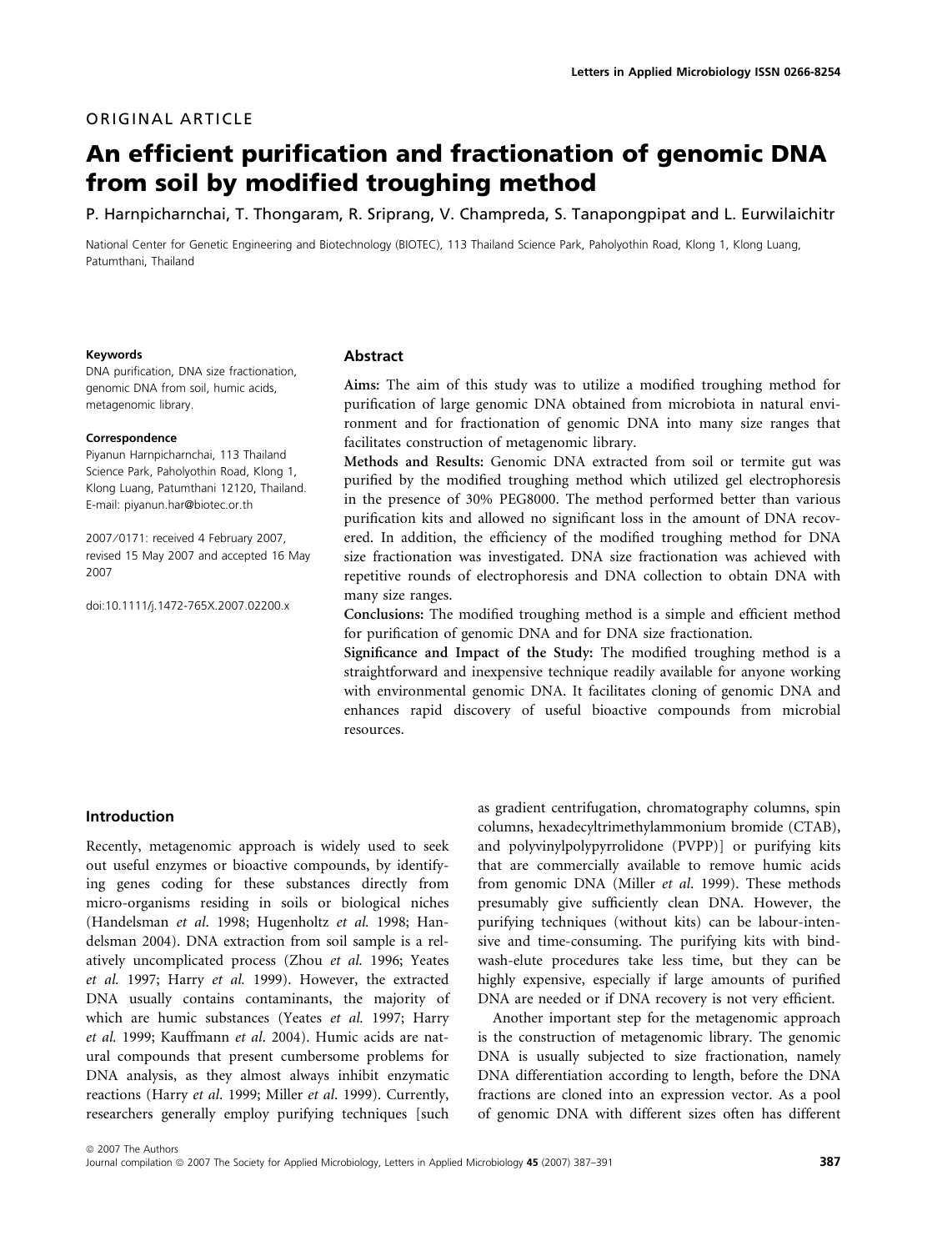efficiency for ligation into vector and transformation into host strain, DNA size fractionation is advantageous for cloning where DNA of specific sizes are desired, especially for obtaining genes with small sizes. Preparative pulsedfield gel electrophoresis (PFGE) was performed to obtain DNA fractions with large sizes (>10 kb) for successful improvement of PAC (P1 artificial chromosome) and BAC (F-factor bacterial artificial chromosome) cloning (Strong et al. 1997). Direct isolation of 30–40-kbp fragments from low-melting agarose gel for cloning into fosmid was also reported (Kim and Fuerst 2006). However, high recovery of genomic DNA fractions with small sizes often requires handling with care, as small DNA are easily lost during fractionation. For example, DNA fractionation using sucrose density centrifugation (10–40%) (Yun et al. 2004) was reported for the construction of libraries with small inserts (<10 kbp) in a standard sequencing vector. Therefore, searching for a less difficult method for DNA fractionation that allows for high recovery of DNA with small size is indispensable.

To improve utilization of genomic DNA obtained from natural habitat, we present an efficient, inexpensive, and relatively easy technique modified from Zhen and Swank (1993) called troughing method to remove humic acid and other contaminants from genomic DNA. In addition, the modified troughing method was successfully used to fractionate partially digested genomic DNA into various sizes.

## Materials and methods

## Genomic DNA extraction

Genomic DNA was chemically extracted from soil (e.g. soil in the Jae-sawn Hot Spring in Lampang Province, Thailand) according to the method of Zhou et al. (1996). Genomic DNA from termite gut was extracted with IsoplantII (Nippon Gene; Wako, Japan) and Dneasy Tissue kit (Qiagen, Venlo, The Netherland) according to the manufacturer's protocols.

## Modified troughing

Procedure for the modified troughing is depicted in Fig. 1. Briefly, genomic DNA extracted from soil or termite gut was subjected to electropheresis in a TAE (Tris-acetate/EDTA) or TBE (Tris-borate/EDTA) agarose gel, which contained  $0.1-0.5 \mu l$  ml<sup>-1</sup> ethidium bromide for approximately 45 min at 85 V. The extent of a migration of the genomic DNA was visualized on top of a ultraviolet (UV) transilluminator. Degradation of the genomic DNA by UV ray was minimized by brief exposure (less than 1 min) of the DNA to long-



Figure 1 Purification of genomic DNA by the modified troughing method. Procedures of the modified troughing method are depicted. (a) Genomic DNA was subjected to agarose gel electrophoresis for approximately 45 min. (b) A well (trough) was made in front of the DNA band and filled with troughing buffer (30% PEG8000 in Trisacetate ⁄ EDTA or Tris-borate ⁄ EDTA buffer). (c) Additional electrophoresis was performed until the DNA band moved to the middle of the well. The DNA was then collected, extracted with chloroform/isoamyl alcohol, precipitated with ethanol, and resuspended in water.

wavelength UV (approximately 360 nm) and the gel was kept on the plastic gel cassette. A sharp scalpel was used to make a rectangular well (trough) approximately  $0.5-1$  cm in width just below the DNA band directly in front of the path of migration. Excess agarose was removed from the well. The well was then filled with troughing buffer which consists of 30% PEG8000 (polyethyleneglycol, molecular weight 8000) in TAE or TBE buffer. Addition of ethidium bromide into the troughing buffer is not necessary for detection of DNA migration. However, 0.1–0.5  $\mu$ l ml<sup>-1</sup> ethidium bromide may enhance visualization of the genomic DNA in the trough. Electrophoresis was continued for approximately 30 min until the DNA band migrated to the middle of the well. The DNA was then collected, extracted once with an equal volume of chloroform/isoamyl alcohol  $(24:1 \text{ v/v})$ , precipitated with two volumes of ethanol, washed with 70% ethanol, and resuspended in water or TE  $(10 \text{ mmol } l^{-1}$  Tris, 1 mmol  $l^{-1}$  EDTA; pH 8.0) buffer.

#### Size fractionation of genomic DNA

Genomic DNA partially digested with Sau3AI (or other restriction enzymes) was subjected to electrophoresis for 25 min. The well was then cut at the position of the lowest dye front. After the troughing buffer was added to the well, the first (smallest) DNA fraction was collected after 15 min of additional electrophoresis. Then, the well was filled up again with troughing buffer and the second DNA fraction was collected after 30 min of additional electrophoresis. This process was repeated for the third and fourth (largest) fractions of DNA with 45 and 60 min of additional electrophoresis, respectively.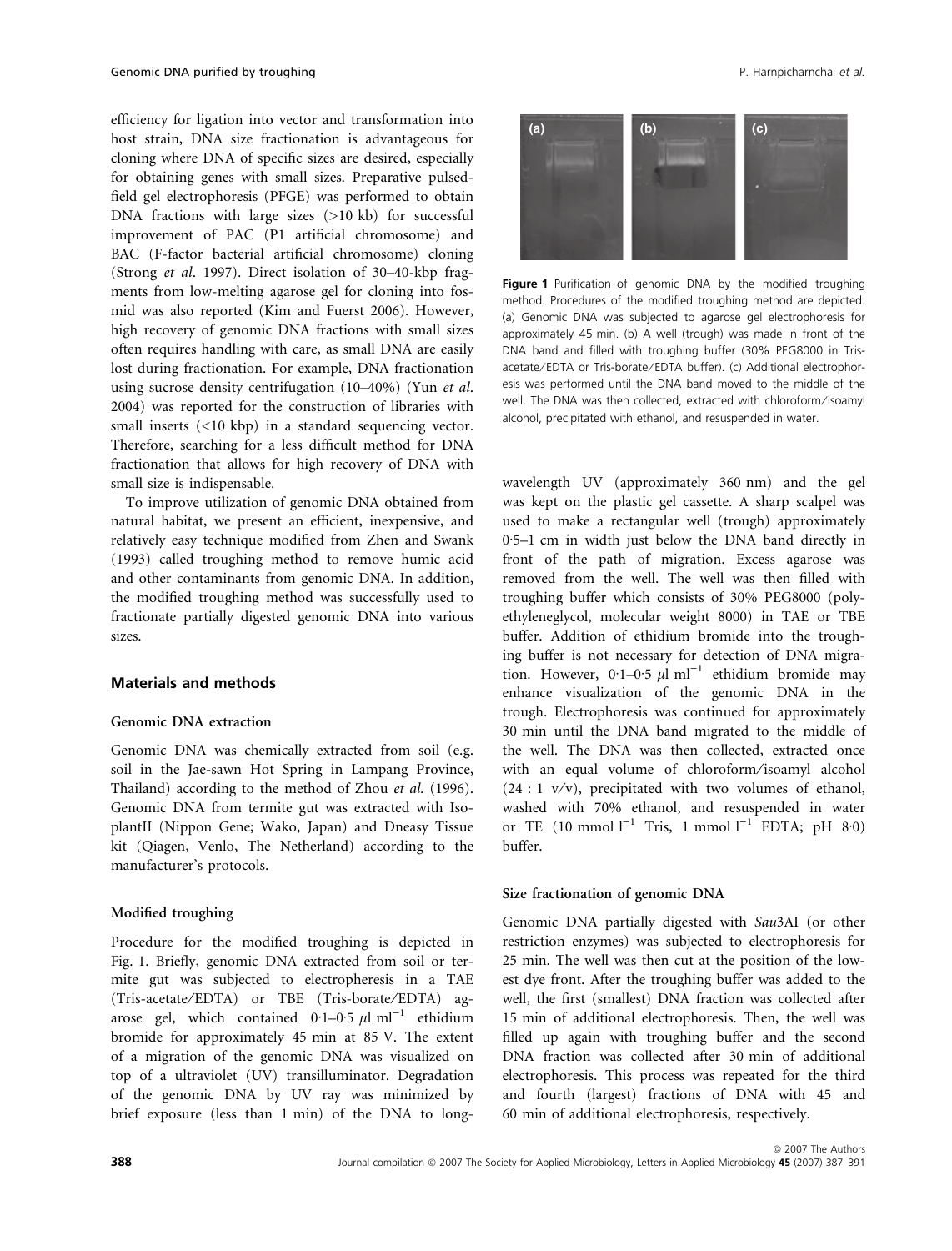DNA purification with QIAEXII (Qiagen), QIAquick (Qiagen), and Wizard (Promega, Madison, WI, USA) kits

Purification was performed according to the manufacturer's protocols.

## PCR and restriction enzyme digestion

Polymerase chain reaction (PCR) was conducted to amplify a 1.6-kb portion of the 16S sequence of bacterial rDNA using degenerate primers. The reaction is as follows: 3 min of denaturation at 94°C; followed by 30 amplification cycles of 1 min at  $94^{\circ}$ C, 1 min at 50 $^{\circ}$ C,  $1.5$  min at  $72^{\circ}$ C; with a final 10 min of prolonged extension at  $72^{\circ}$ C.

Approximately 100  $\mu$ g of purified DNA was subjected to partial digestion by 5 U of Sau3AI in an appropriate buffer for 30 min at 37°C. The enzyme was then heatinactivated at 65°C for 20 min.

## Metagenomic library construction

Genomic DNA partially digested by Sau3AI was sizefractionated by the modified troughing method. Two DNA fractions with the largest sizes (larger than 7 kbp and  $c$ . 2.5–7 kbp) were ligated with pZErO-2 plasmid (Invitrogen, Carlsbad, CA, USA), which previously had been digested with BamHI. The ligated plasmids were transformed into the TOP10 Escherichia coli strain (Invitrogen) and grown on LB medium containing 25  $\mu$ g ml<sup>-1</sup> of kanamycin overnight. The resulting library was stored in 15% glycerol at  $-80^{\circ}$ C.

#### Results

The modified troughing method utilizes gel electrophoresis and PEG8000 to effectively remove contaminants, especially humic acids, from genomic DNA obtained from soil or termite gut. The genomic DNA is larger than 23 kbp and low-molecular weight humic acids migrate faster than genomic DNA in agarose gels. The troughing method consistently yields 70% recovery of purified DNA (Table 1, Fig. 2). There is no observable difference in the recovery yield when a TAE or a TBE gel was used. It was found that when the level of PEG8000 was increased to 25–30% (instead of 15%) in the buffer, the recovery yield of genomic DNA was greatly improved from c. 50% (data not shown) to up to 70–80%. We also compared the recovery rate obtained by the modified troughing method with that obtained by other DNA purification kits available commercially, such as QIAquick Gel Extraction kit, QIAEXII Gel Extraction kit (Qiagen), and Wizard DNA

Table 1 Comparison of DNA purification by the troughing method with other purification kits

| Method                                | Recovery rate   | Time                                                      |
|---------------------------------------|-----------------|-----------------------------------------------------------|
| Troughing                             | 50-70%          | c. 2.5 h (including<br>electrophoresis and precipitation) |
| <b>QIAEXII kit</b>                    | < 50%           | c. 2 h (including electrophoresis)                        |
| QIAquick kit                          | $<$ 30%         | c. 1.5 h (including electrophoresis)                      |
| <b>Wizard DNA</b><br>purification kit | 25-60% (varies) | $20 \text{ min}$                                          |



Figure 2 Genomic DNA purified by the modified troughing method compared with DNA purified by several purification kits. The modified troughing method yields c. 70% recovery. Equal amounts of genomic DNA were purified by four methods. Equal volumes of purified DNA were loaded into each lane; lane M: DNA markers  $(\lambda)$  DNA cut with HindIII); lane 1: unpurified genomic DNA; lane 2: genomic DNA purified by the modified troughing method; lane 3: genomic DNA purified by the QIAEX II kit; lane 4: genomic DNA purified by the QIAquick kit; lane 5: genomic DNA purified by the Wizard DNA purification kit.

Clean-up system (Promega), which were chosen because they seem to be the most widely used ones (Fig. 2). We consistently obtained a higher or equal yield of DNA purified by the troughing method compared with the Wizard kit purification. In our hands, the Wizard kit did not give a consistent yield (25–60%) (Table 1) and the yield was especially low when the level of humic acids in the soil was high. The modified troughing method also gave a higher yield of purified DNA compared with the QIAquick and QIAEXII purification kits which frequently gave less than 30% and 50% recovery rate, respectively (Table 1). In addition to a high yield of purified DNA, the troughing method also produces DNA with high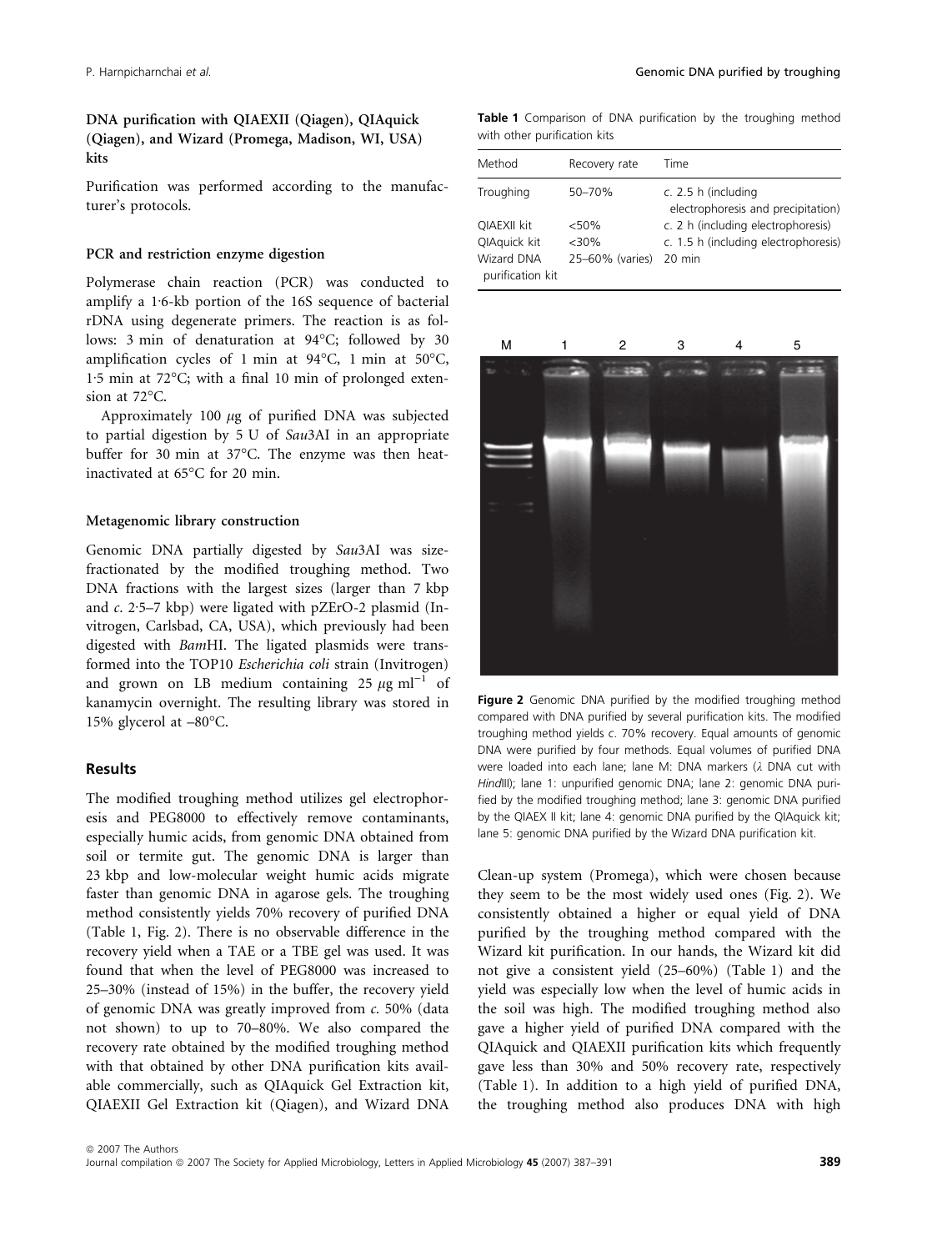| Method       | OD260 | OD280 | OD <sub>230</sub> | OD260/OD280 | OD260/OD230 |
|--------------|-------|-------|-------------------|-------------|-------------|
| Unpurified   | 0.914 | 0.672 | 1.032             | 1.360       | 0.886       |
| Troughing    | 0.633 | 0.378 | 0.311             | 1.675       | 2.035       |
| QIAEXII kit  | 0.453 | 0.285 | 0.431             | 1.589       | 1.051       |
| QIAquick kit | 0.259 | 0.154 | 0.912             | 1.677       | 0.284       |
| Wizard kit*  | 1.745 | 1.025 | 3.398             | 1.702       | 0.513       |

Table 2 Absorbance values of genomic DNA purified by troughing method compared with those of genomic DNA purified by other purification kits

OD, optical density.

\*Absorbance values for genomic DNA purified by Wizard DNA purification kit are very high presumably because of the presence of some substances eluted from the columns with genomic DNA. Those values were not considered further.

quality. The 260/280 absorbance ratio of the genomic DNA purified by the modified troughing method was high  $(1.675)$ , indicating the presence of double-stranded DNA with low levels of protein contamination (Table 2). In addition, a high value  $(>2)$  of the 260/230 absorbance ratio obtained by the troughing method indicated low contamination by humic substances (Harry et al. 1999). This indicated that the modified troughing method was efficient in removing most humic acids from genomic DNA. This method is also gentle and useful for recovering of metagenomic DNA with little shearing (Fig. 2). Genomic DNA purified by the troughing method (as well as DNA purified by the commercially available kits) was sufficiently clean and could be used successfully for PCR amplification, whereas the unpurified DNA failed to yield a product, demonstrating that the unpurified DNA contained humic acids or other contaminants that inhibited the PCR (Fig. 3a). Furthermore, the purified DNA could be effectively used for other applications such as restriction enzyme digestion, ligation, and cloning (Fig. 3b and data not shown).

In addition to purification of genomic DNA, the troughing method can also be effectively used for DNA size fractionation (Fig. 4). Repetitive DNA collecting coupled with different lengths of electrophoresis during the procedure allows one to separate DNA into many size ranges (e.g. less than  $0.75$  kbp, c.  $0.75-2.5$  kbp, c.  $2.5-$ 7 kbp, and larger than 7 kbp). Interestingly, we observed that even with low level of partially digested DNA obtained from termite gut (approximately 25 ng  $\mu$ l<sup>-1</sup> of genomic DNA), this troughing method could be easily used to recover and concentrate DNA (data not shown).

DNA fractions of different sizes were successfully used for ligation with expression vector and subsequent transformation into E. coli, with transformation efficiency of  $10^6$  CFU  $\mu$ g<sup>-1</sup> of DNA. The quality of the so-called metagenomic library was ensured by finding that more than 95% of randomly picked clones contain inserts with varying sizes (data not shown). This collection of transformants can be further used to screen for genes encoding useful enzymes or bioactive compounds.



Figure 3 Genomic DNA purified by the modified troughing method can be used for various applications. (a) DNA purified by the modified troughing method can be used for polymerase chain reaction (PCR) to amplify a portion of rDNA genes. Equal volumes of PCR products were loaded into each lane. PCR was performed with the following DNA as templates; lane 1: genomic DNA purified by the modified troughing method; lane 2: genomic DNA purified by the QIAEX II kit; lane 3: genomic DNA purified by the QIAquick kit; lane 4: genomic DNA purified by the Wizard DNA purification kit; lane 5: unpurified genomic DNA. Lane M is DNA marker  $(\lambda$  DNA cut with HindIII). (b) DNA purified by troughing method can be digested with restriction enzymes such as Sau3AI (lane 1). Lane M is DNA marker ( $\lambda$  DNA cut with HindIII)

#### Discussion

The modified troughing method is a simple and straightforward method to purify genomic DNA, which is usually larger than 23 kbp, away from humic substances and other contaminants. Compared with the various purification kits, the method consistently resulted in higher rate of DNA recovery. The recovered DNA is of good quality and can be further used for many applications. Exactly 30% of PEG8000 was used to prevent the DNA from diffusing in the troughing buffer during electrophoresis. Furthermore, the troughing method can be used to fractionate DNA of various size ranges. For our purpose,